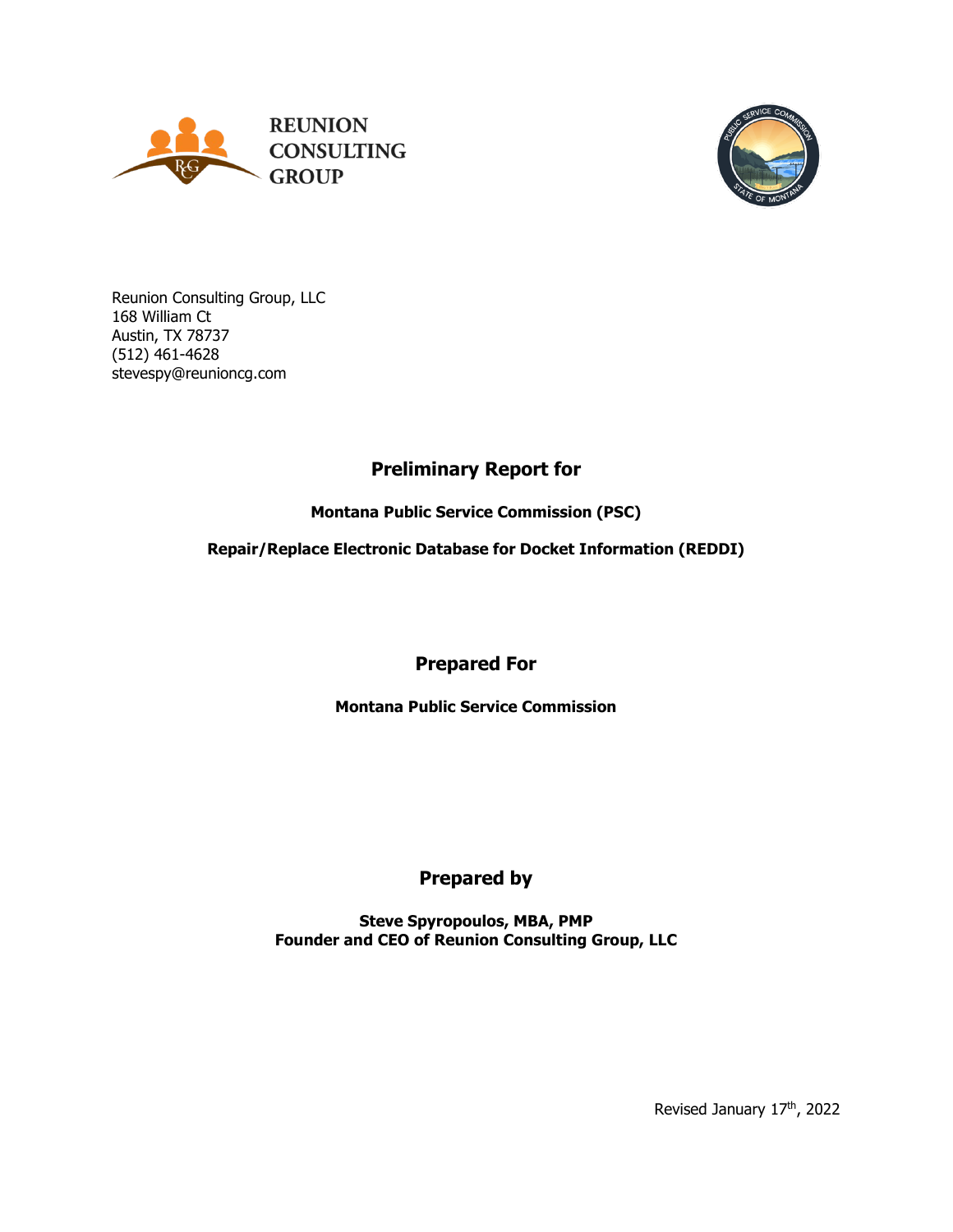



# <span id="page-1-0"></span>II-Table of Contents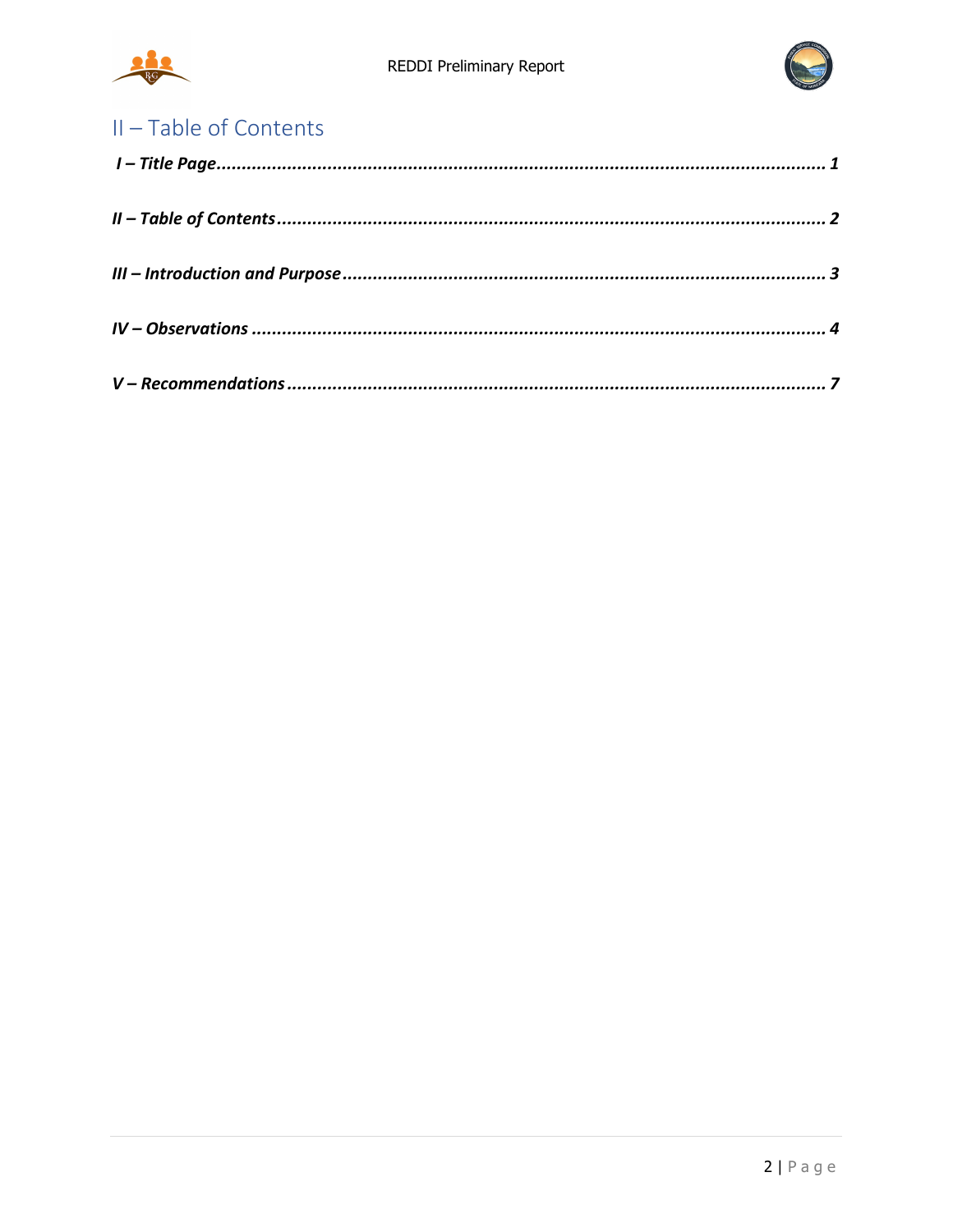



### <span id="page-2-0"></span>III – Introduction and Purpose

On November 1<sup>st</sup> 2021 Reunion Consulting Group (RCG) was contracted by the Montana Public Service Commission (PSC) to assess the agency's software needs and manage the procurement and implementation of a new and/or enhanced software solution to fulfill the agency's technology needs for case management, data management, and customer relations. This project is known as the REDDI project (Repair / Replace EDDI).

The purpose of this brief initial report is to summarize RCG's findings at the conclusion of the project's Discovery Phase. These initial findings provide PSC with a set of recommendations for the REDDI project.

Phase 1 of the REDDI project is the Discovery Phase to assess the agency's existing Electronic Database for Docket Information (EDDI) system with the goal of determining whether it can be repaired, or if it needs to be replaced.

Over the course of 2 months, the first phase of the REDDI project included several interviews with personnel across the PSC organization. Interview notes have been compiled to document requirements for the project, to record any issues with the current system, and to generate a set of recommendations for the agency.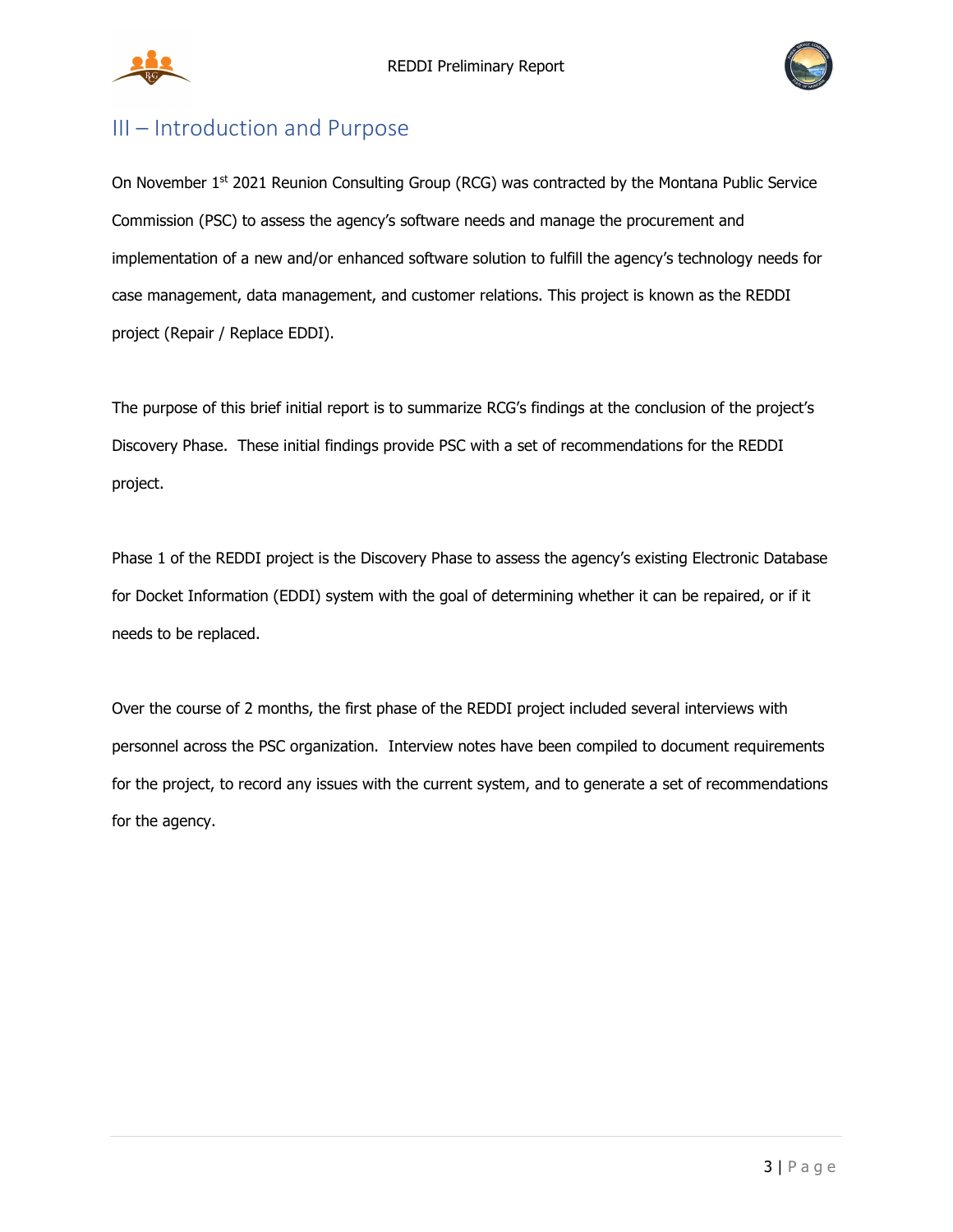



#### <span id="page-3-0"></span>IV – Observations

The PSC supervises and regulates public utilities, common carriers, and other regulated industries; it also makes its records open to public inspection. EDDI was built by Montana's State Information and Technology Division (SITSD) and implemented in 2019 as a way to effectively support these functions, however RCG finds that EDDI is not sound and has never been fit for its intended purposes.

Since EDDI's inception, the PSC has documented several technical flaws with the EDDI system and has reported these to SITSD for repair. The response from SITSD has been less than adequate, resulting in additional problems with the EDDI system and a continued lack of system performance to the point it has become unusable for most staff. The EDDI system's performance is interfering with PSC staff's ability to perform basic duties and has become an impediment for them to be able to effectively perform day-today work in its most basic form. For example, when EDDI was recently updated to address speed issues, the speed was improved, however the new code introduced a whole set of new errors in other areas of the system that previously worked. Similarly, a number of past repairs have also resulted in new errors.

Here is a brief summary of the most prominent unresolved system errors :

- EDDI takes between 30 seconds and 2 minutes per page load when the main queue is requested. This is costing several hours of PSC staff time daily and is the number one issue with the system at the time of writing.
- Dockets cannot be searched by using every available field.
- The system does not generate tracking numbers consistently when a complaint is submitted online.
- The system does not generate authority numbers consistently when a docket is generated.
- There is an inconsistency in the online portal where utility companies log in to upload their documents, sometimes the documents and dockets are generated correctly, other times the entirety of the uploaded data disappears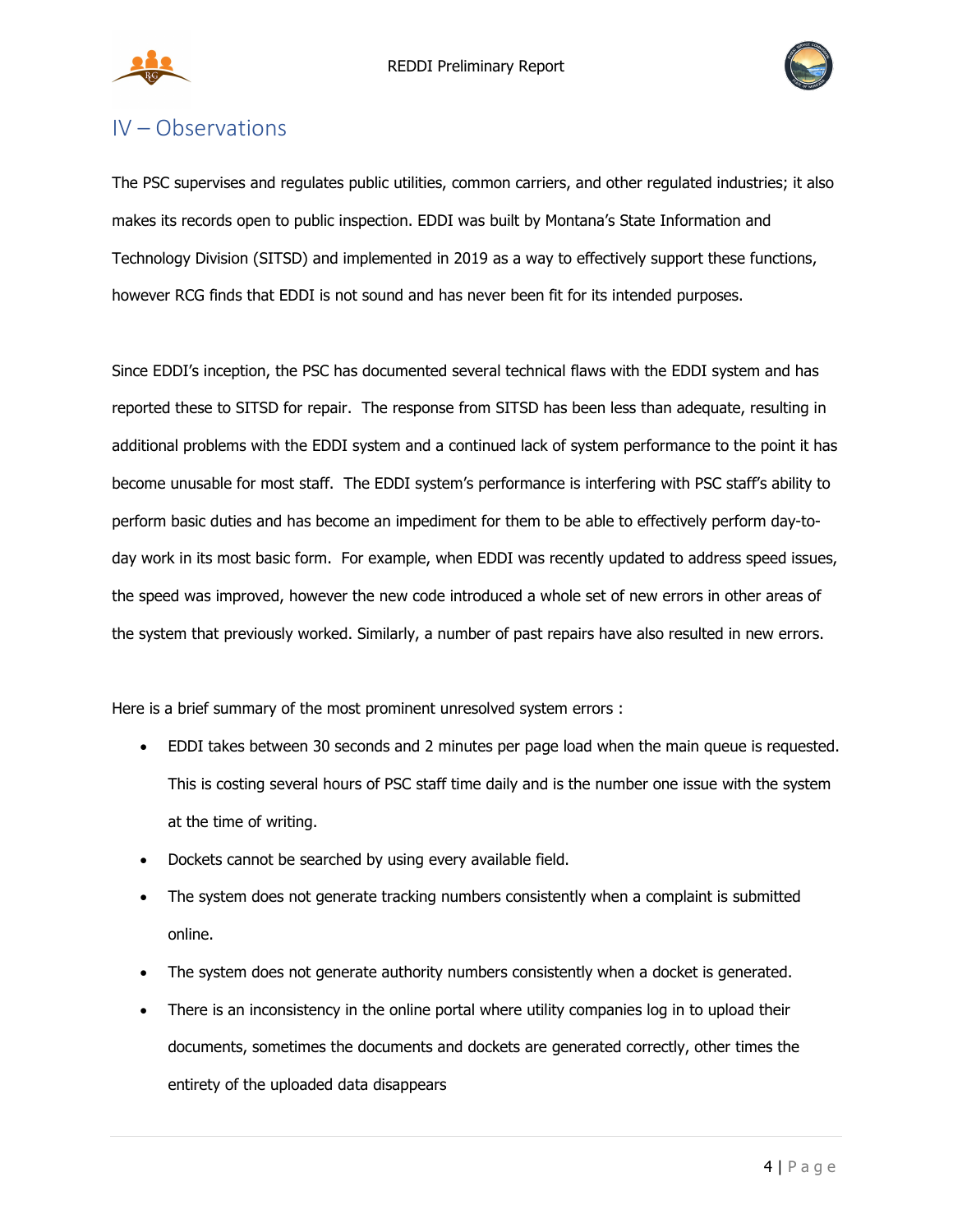



- The queues that have been set up for staff are not separated by job function, so all the dockets are lumped into one giant queue which makes the system virtually unusable because of poor performance in loading the queue itself
- When drilling down into the detail of a particular docket that has attachments, the attachments sometimes do not come up even though they are visible within EDDI (clicking on the file to have it download results in nothing happening)
- There is a lack of reporting tools within EDDI. Lists or queues cannot be exported to produce a report and further, there is no option to filter the data in the queue to produce a refined list of dockets.
- There is no way to print the entire contents of a docket as a report, all the screens in EDDI must be printed individually by staff to provide the necessary documentation for the commission's review.
- EDDI specifications have a 4-gigabyte maximum allowable attachment file size limit, however, there has never been a file larger than 780 megabytes uploaded into the system by the public (anything larger results in a failure to successfully upload).
- EDDI Calendar: when deleting an event from the calendar, it stays on the calendar and shows up as "cancelled" instead of being removed from the view. Staff are unable to delete events from view in the back office, however, these events do not show up on the public side.
- EDDI Calendar: syncing with outlook fails, so staff are having to double enter the events both in EDDI for the public to see, and in outlook internally.
- EDDI generates automated emails for staff when they need to take action on a docket, however there is no detailed description of which utility or which docket number the notification is for, so there is no way for staff to know if they need to take action when an email notification arrives in their inbox, resulting in an inability to take full advantage of these notifications.
- There is no workflow system in EDDI. A docket can be assigned to multiple teams at the same time, they have no way of retrieving the docket they are working on without searching for it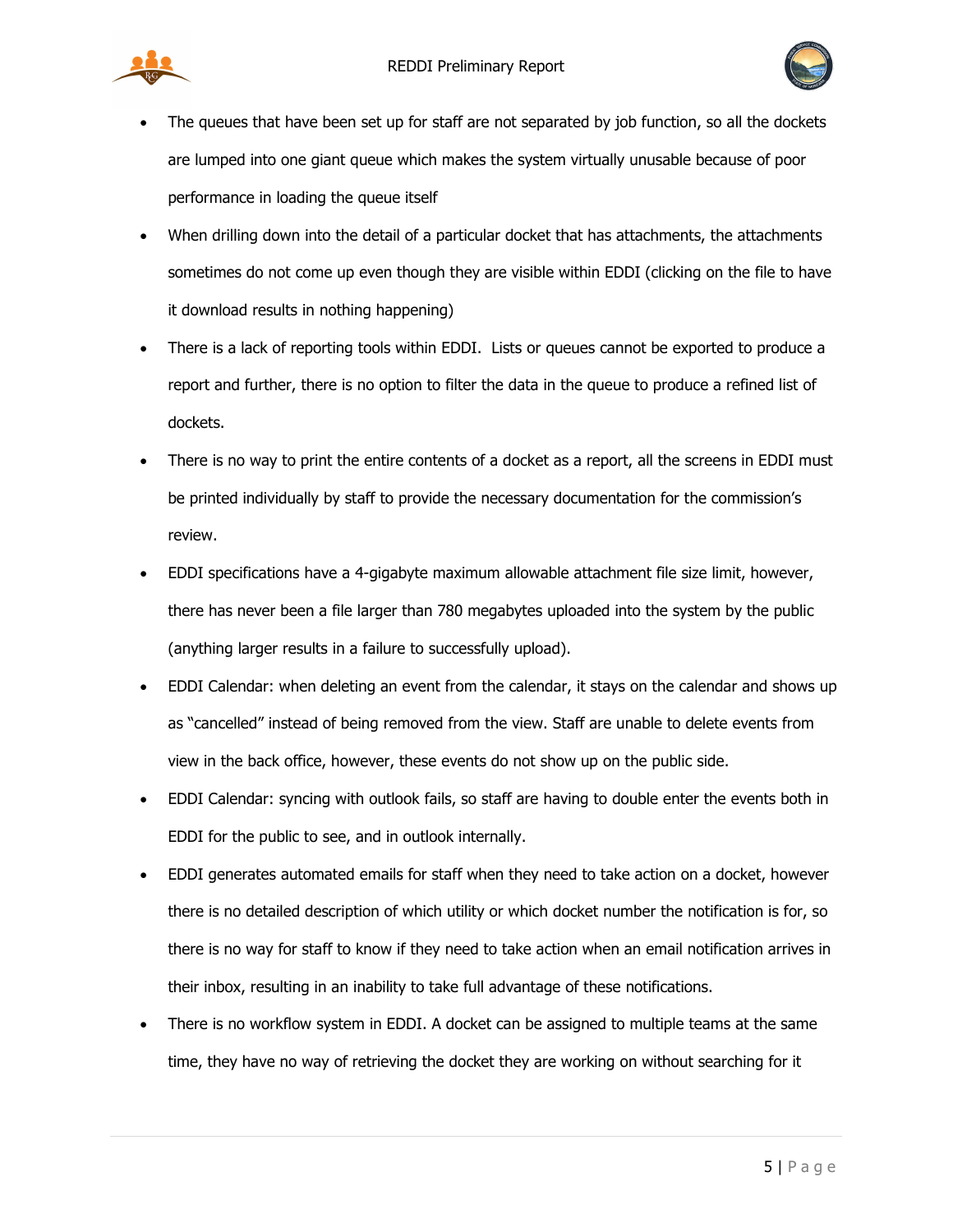



every time. Teams do not have queues, and individuals do not have queues that work to display only their open and assigned dockets.

• EDDI has a poor functionality when it comes to segregating data within the system and has limited overall security functions to prevent unauthorized staff from viewing sensitive information in the back office. There are only 2 options, either a document is confidential, or it is not.

The above is a high-level list of current issues with the EDDI system and does not represent the entire list of documented issues. In addition to the issues listed above, EDDI does not adequately meet the requirements of all the divisions within the PSC. Three specific areas of the agency were ignored when the system requirements were written, and EDDI was programmed, and they are:

- Inspections: There is no functionality within EDDI to record inspection visits, and results. The inspectors have had to develop their own independent MS Access database to record Montana state inspection information, this is in addition to the federal inspection system they need to upload inspection data into.
- Legal: There is no area within EDDI to record and track PSC's legislative efforts (legislation is developed and documented entirely on paper) nor is there any functionality to record any litigation cases within EDDI (again, all done on paper).
- Consumer Assistance: During the initial EDDI project, a legacy consumer assistance database was prematurely deleted, and only a part of its entire dataset was migrated to a report screen within EDDI (known as the Tableau report). Not all the information was transferred over (e.g. phone number) so staff are having to piece together the information by relying on old lists stored as spreadsheets. When a call comes into consumer assistance, there is no way for staff to create a new record of the call within EDDI. They are having to document all the interaction within MS Word, and they then transfer some of the data to EDDI because EDDI is not configured to record these interactions. There are several other gaps within the EDDI system that pertain to the consumer assistance team which will need to be addressed in REDDI.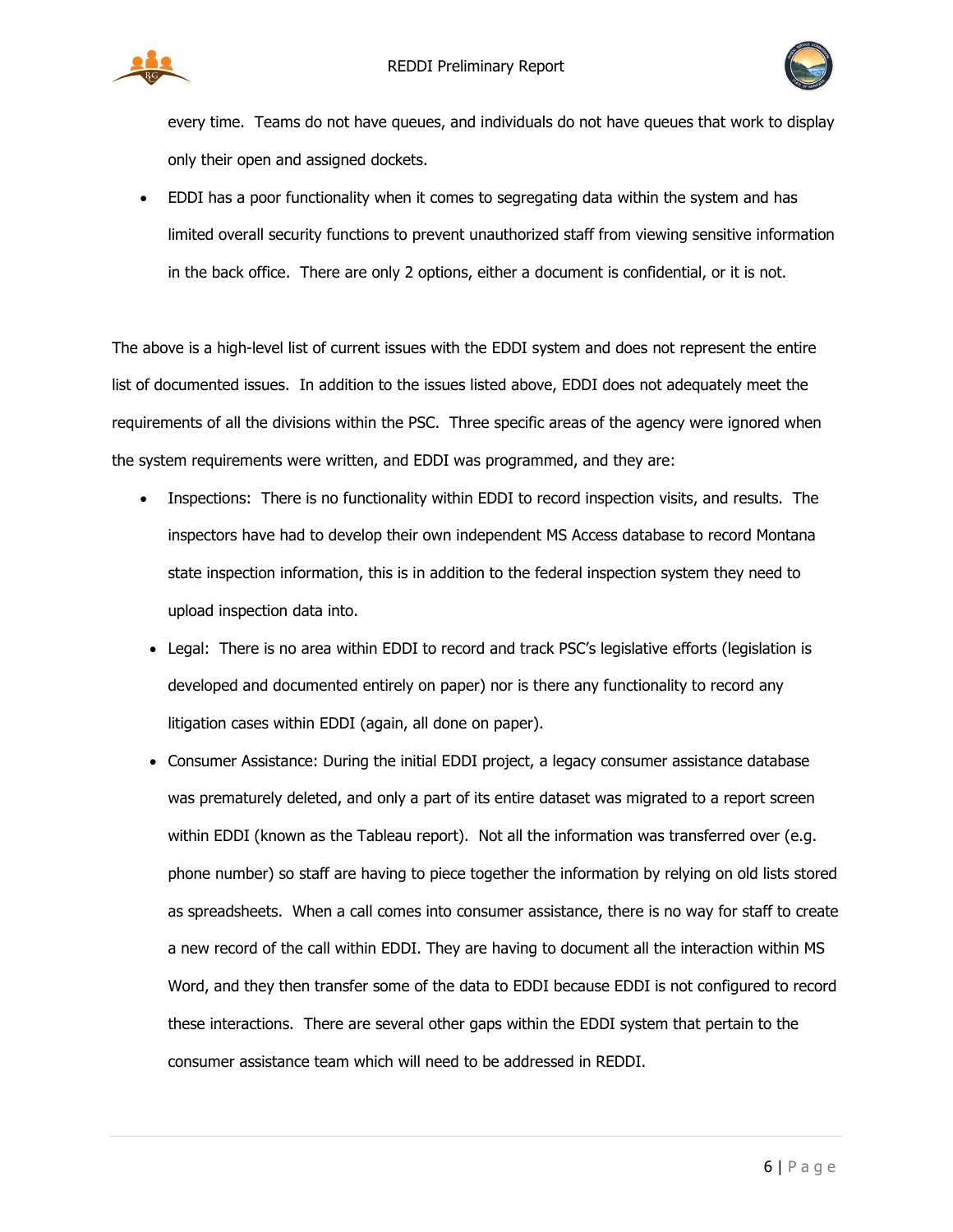



## <span id="page-6-0"></span>V – Recommendations

RCG is recommending not to attempt to repair EDDI and instead, to procure a platform-based case management system that will replace EDDI at first, and then be configured to address the gaps in functionality as described in the previous section of this report. We are recommending a case management system that can be configurable so that PSC staff with the necessary authorization and training would be able to maintain the system in the long-term, without relying on any outside vendors or any software development staff in order to make changes to the system. A platform-based case management system that runs in the cloud, assuming all the connection points have a good enough connection to the internet, would scale up automatically when the database increases in size, thereby eliminating any performance issues like the ones currently being experienced. It is not recommended to procure a commercial off the shelf (COTS) product for the PSC since these are hard-coded pieces of software that have a very limited degree of configurability, and any major changes would need to be paid for in the form of a change order since PSC does not own the code. It is also not recommended to request a new custom application be developed by SITSD for the same reasons.

RCG recommends the following Phases and high-level project milestones for implementing a new cloudbased case management platform system:

#### Phase 2:

- 1. RCG will create a Statement of Work (SOW) based on the requirements that have been gathered during the discovery phase that details the work to be done to implement a new system, including key definitions.
- 2. RCG will identify and aid PSC in evaluating feasible replacement systems and system integrators. RCG will make recommendations and revise SOW if needed.
- 3. RCG will assist the PSC to develop cost estimates for the REDDI implementation.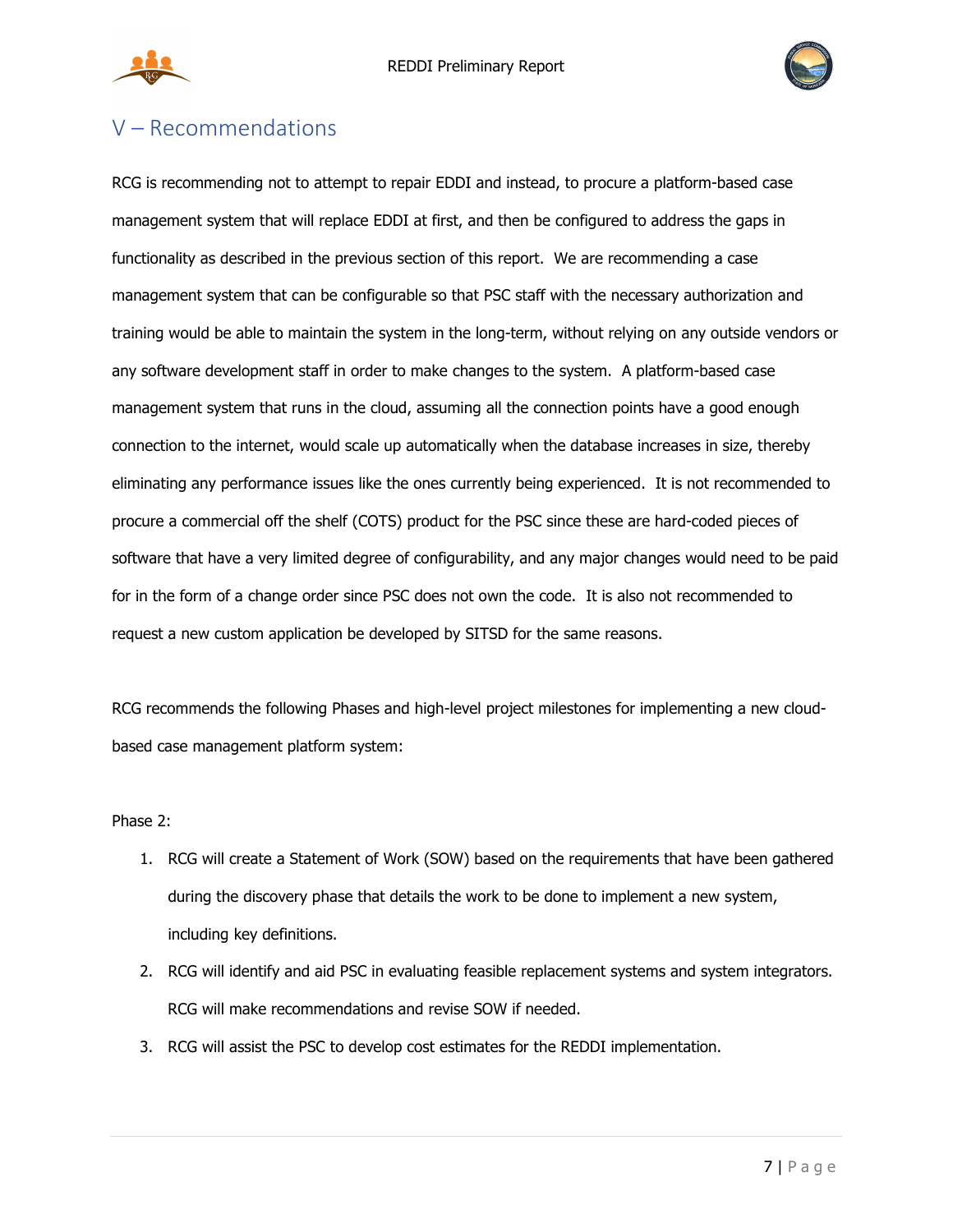

4. RCG will assist PSC in contract preparation and procurement of a cloud-based case management system software license and a system integrator to create REDDI.

Phase 3:

- 1. Stand up the case management system and start implementing a single functionality (e. g. consumer assistance complaint management) based on PSC's priorities.
- 2. Initiate a Minimum Viable Product (MVP) release that allows for a limited functionality (not covering all EDDI's functions) in production.
- 3. Add functionality via product increment releases: incorporate a new functionality, perhaps one that is currently being handled in EDDI. These releases will be well documented so that the PSC can refer back to see what was changed.
- 4. The System Integrator will perform a data conversion mapping with the help of the PSC and SITSD to complete the data conversion from the EDDI to REDDI.
- 5. Complete data conversion from ancillary databases to REDDI: MS Access databases, spreadsheets, etc.
- 6. Convert legacy documents to REDDI: this can either be done by connecting to SITSD's current FileNet document repository OR by migrating all legacy documents to REDDI.

At some point during Phase 3 it is recommended to shut down the portal access to EDDI itself, and to direct all traffic to the new REDDI portal. Throughout Phase 3, RCG will:

- Manage overall implementation, testing, and training for PSC as needed
- Verify contract performance and deliverables
- Verify functionality and performance of system components and final system

Phases 2 and 3, as outlined above, represent high-level project milestones that are recommended at this time to ensure a smooth transition as much as possible. Further discussions with PSC could result in a